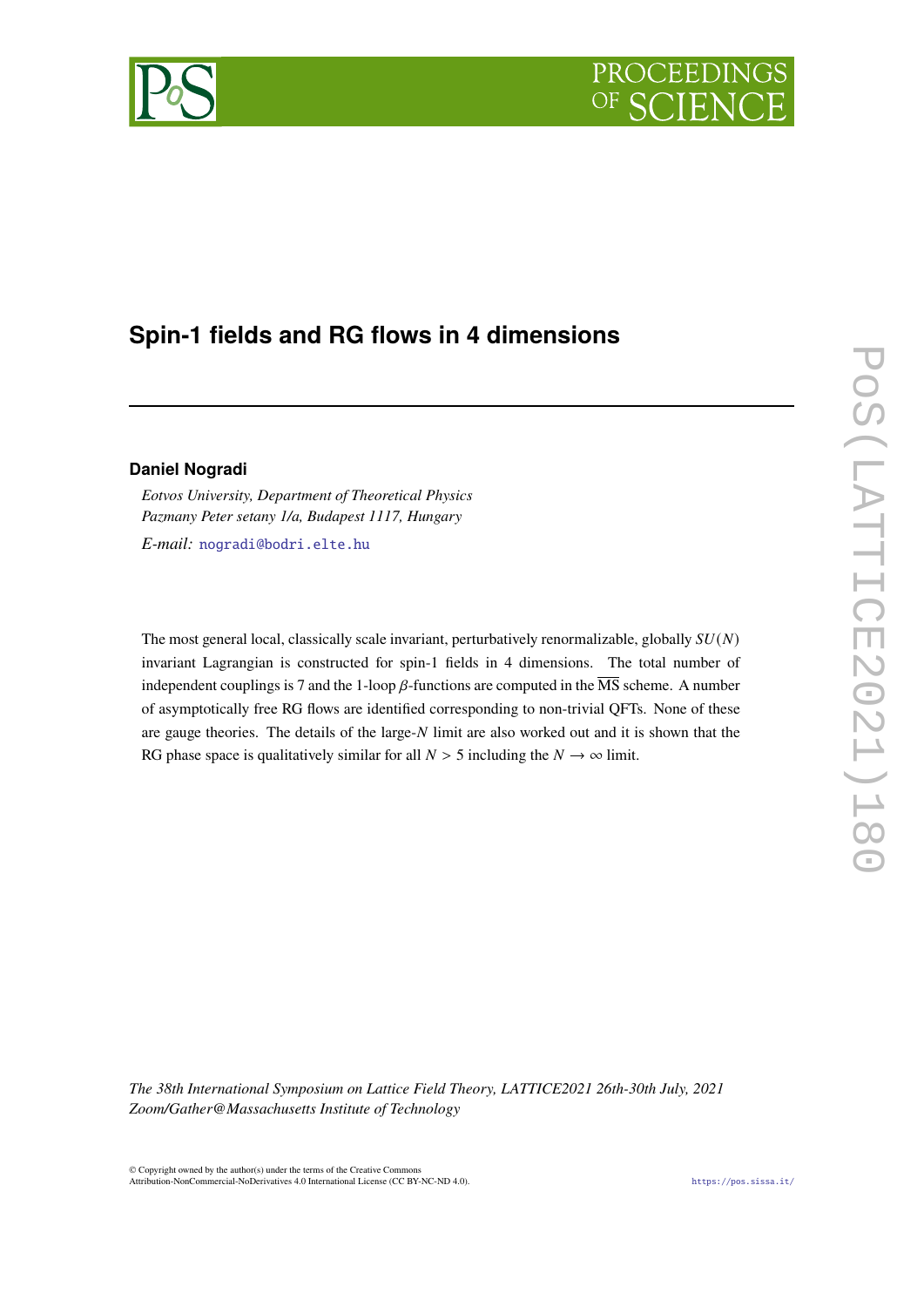#### **1. Introduction**

In this work a straightforward QFT question is asked: what type of QFT can describe interacting, asymptotically free spin-1 (vector) fields in 4 dimensions? If gauge invariance is imposed Yang-Mills theory is unique and well-known, hence we do not require gauge invariance here only a *global*  $SU(N)$  invariance, beyond locality, perturbative renormalizability and classical scale invariance. The latter requirement is not essential it simply limits the number of allowed couplings to those which are dimensionless.

At first one might think that gauge theory is the only option for having asymptotic freedom with spin-1 fields but it turns out this is not the case, at least in Euclidean signature. The explicit computation of the 1-loop  $\beta$ -functions in the space of 7 couplings (corresponding to the 7 allowed operators in the most general Lagrangian) shows that for any  $N$  a finite number of asymptotically free RG flows exist, more precisely 4 of these for  $N > 5$ . These RG flows correspond to nontrivial perturbative and asymptotically free quantum field theories which are not gauge theories. Straightforward large-N scaling works as expected, and the qualitative features of the  $N \to \infty$ model is the same as with finite  $N > 5$ .

Similar questions as the one addressed in this work were discussed in the abelian case in [\[1\]](#page-6-0) and rather qualitatively for the non-abelian case in [\[2\]](#page-6-1).

The most general Lagrangian for the study of spin-1 fields is given in section [2.](#page-1-0) The  $\beta$ -functions are computed in section [3](#page-2-0) to 1-loop and the resulting RG flows are studied as well. Asymptotically free RG flows are identified and the large-N limit is also spelled out. Finally, section [4](#page-4-0) contains our conclusions and outlook to possible refinements and further research.

#### <span id="page-1-0"></span>**2. Lagrangian**

The spin-1 fields will be labelled by  $A_u^a$  in the adjoint representation of  $SU(N)$ . We seek the most general 4-dimensional, globally  $SU(N)$  and Euclidean invariant Lagrangian with at most two derivatives, dimensionless couplings and perturbatively renormalizable interactions. It is straightforward to show that up to total derivatives a possible parametrization in terms of 7 couplings,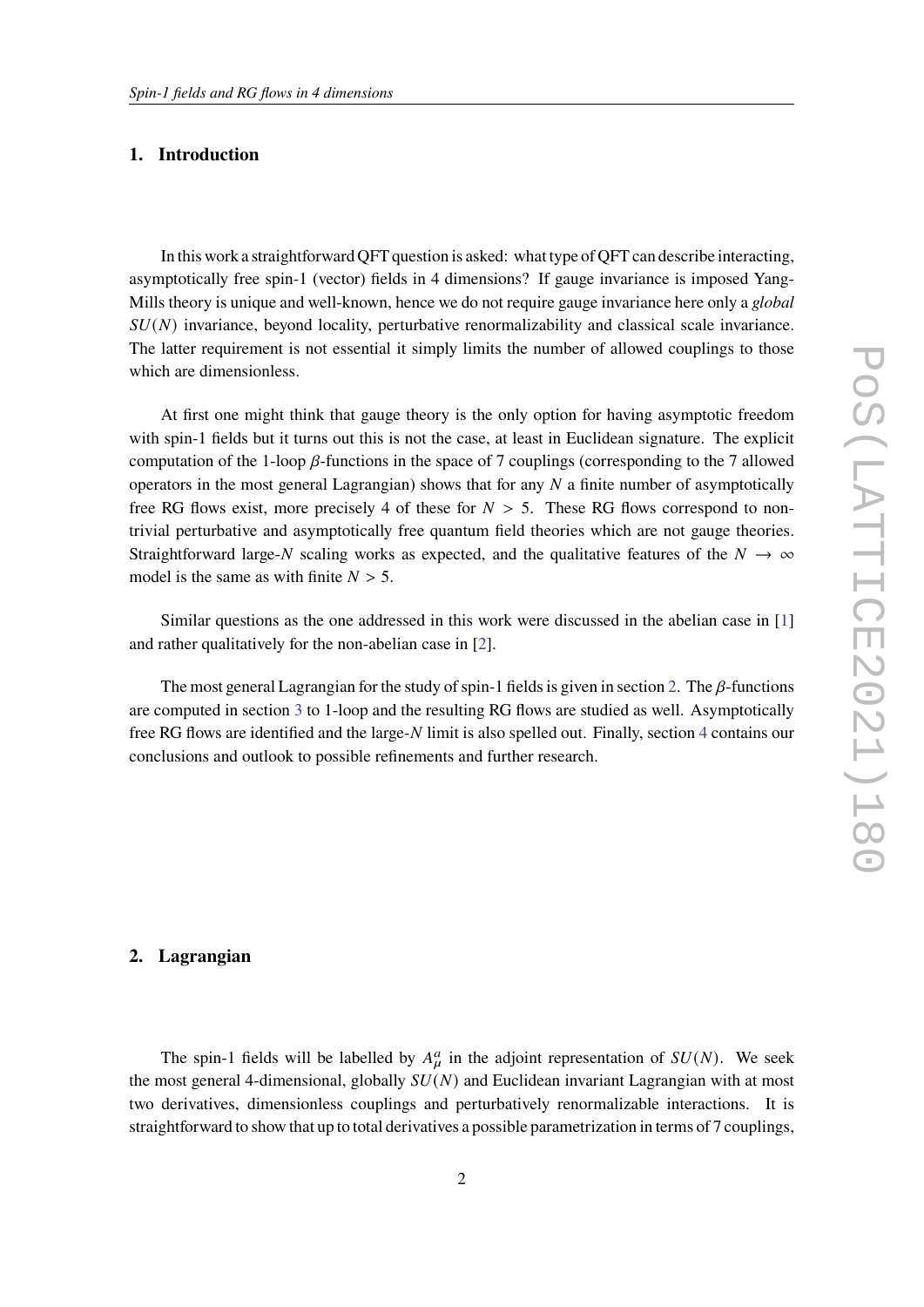$(z, g_1, g_2, g_3, g_4, h_1, h_2)$  is,

<span id="page-2-1"></span>
$$
\mathcal{L} = \frac{1}{2} \partial_{\mu} A_{\nu}^{a} \partial_{\mu} A_{\nu}^{a} - \frac{1}{2} \left( 1 - \frac{1}{z} \right) (\partial_{\mu} A_{\mu}^{a})^{2} + h_{1} \tilde{\mathcal{O}}_{1} + h_{2} \tilde{\mathcal{O}}_{2} + \mathcal{V}
$$
  
\n
$$
\tilde{\mathcal{O}}_{1} = A_{\mu}^{a} A_{\nu}^{b} \partial_{\mu} A_{\nu}^{c} d_{abc}
$$
  
\n
$$
\tilde{\mathcal{O}}_{2} = A_{\mu}^{a} A_{\nu}^{b} \partial_{\mu} A_{\nu}^{c} f_{abc}
$$
  
\n
$$
\mathcal{V} = \sum_{i=1}^{4} g_{i} \mathcal{O}_{i}
$$
  
\n
$$
\mathcal{O}_{1} = \frac{1}{8} A_{\mu}^{a} A_{\mu}^{b} A_{\nu}^{c} A_{\nu}^{g} d_{abc} d_{cge} \ge 0
$$
  
\n
$$
\mathcal{O}_{2} = \frac{1}{8N} (A_{\mu}^{a} A_{\mu}^{a})^{2} \ge 0
$$
  
\n
$$
\mathcal{O}_{3} = \frac{1}{8N} A_{\mu}^{a} A_{\mu}^{b} A_{\nu}^{a} A_{\nu}^{b} \ge 0
$$
  
\n
$$
\mathcal{O}_{4} = \frac{1}{4} A_{\mu}^{a} A_{\mu}^{b} A_{\nu}^{c} A_{\nu}^{g} f_{ace} f_{bge} \ge 0,
$$

where  $f_{abc}$  is the totally anti-symmetric and  $d_{abc}$  is the totally symmetric tensor of  $SU(N)$ . For a well-defined path integral representation  $z \ge 0$  is required as well as a non-negative potential  $\mathcal V$ . The requirement on  $(g_1, g_2, g_3, g_4)$  for the latter to hold is non-trivial, one of the following two conditions is necessary,

$$
g_1 \ge 0
$$
,  $g_2 + g_3 \ge -g_1(N-2)$   
\n $g_1 \le 0$ ,  $g_2 + g_3 \ge -g_1 \frac{2(N-2)^2}{N-1}$ , (2)

and any one of the following is sufficient,

$$
g_1 \ge 0, \t 4g_2 + g_3 \ge 0, \t g_3 \ge 0, \t g_4 \ge 0g_1 \ge 0, \t 4g_2 + g_3 \ge 8g_1, \t g_3 \ge 0, \t 3g_4 \ge -2g_1g_1 \ge 0, \t g_2 + g_3 \ge 0, \t g_3 \le 0, \t g_4 \ge 0g_1 \le 0, \t g_2 + 2(N - 1)g_1 \ge 0, \t g_3 \ge 0, \t g_4 \ge 0.
$$
 (3)

A complete set of minimal necessary *and* sufficient conditions is presently not known.

#### <span id="page-2-0"></span>**3. -functions and RG flows**

Since all possible terms allowed by symmetry are included in [\(1\)](#page-2-1), all terms are perturbatively renormalizable and a well-defined path integral can be defined in Euclidean signature, the  $\beta$ -functions of the 7 couplings can be computed in a straightforward manner. The diagrams contributing in  $\overline{\text{MS}}$  at 1-loop are listed in figure [1.](#page-3-0) For simplicity let us introduce  $g_5 = h_1^2$  and  $g_6 = h_2^2$ . Schematically, the 1-loop  $\beta$ -functions are,

$$
\mu \frac{dz}{d\mu} = \beta_z = zL_z(g_5, g_6)
$$
\n
$$
\mu \frac{dg_i}{d\mu} = \beta_i = Q_i(g_1, g_2, g_3, g_4, g_5, g_6) \qquad i = 1, 2, 3, 4
$$
\n
$$
\mu \frac{dg_i}{d\mu} = \beta_i = g_i L_i(g_1, g_2, g_3, g_4, g_5, g_6) \qquad i = 5, 6,
$$
\n(4)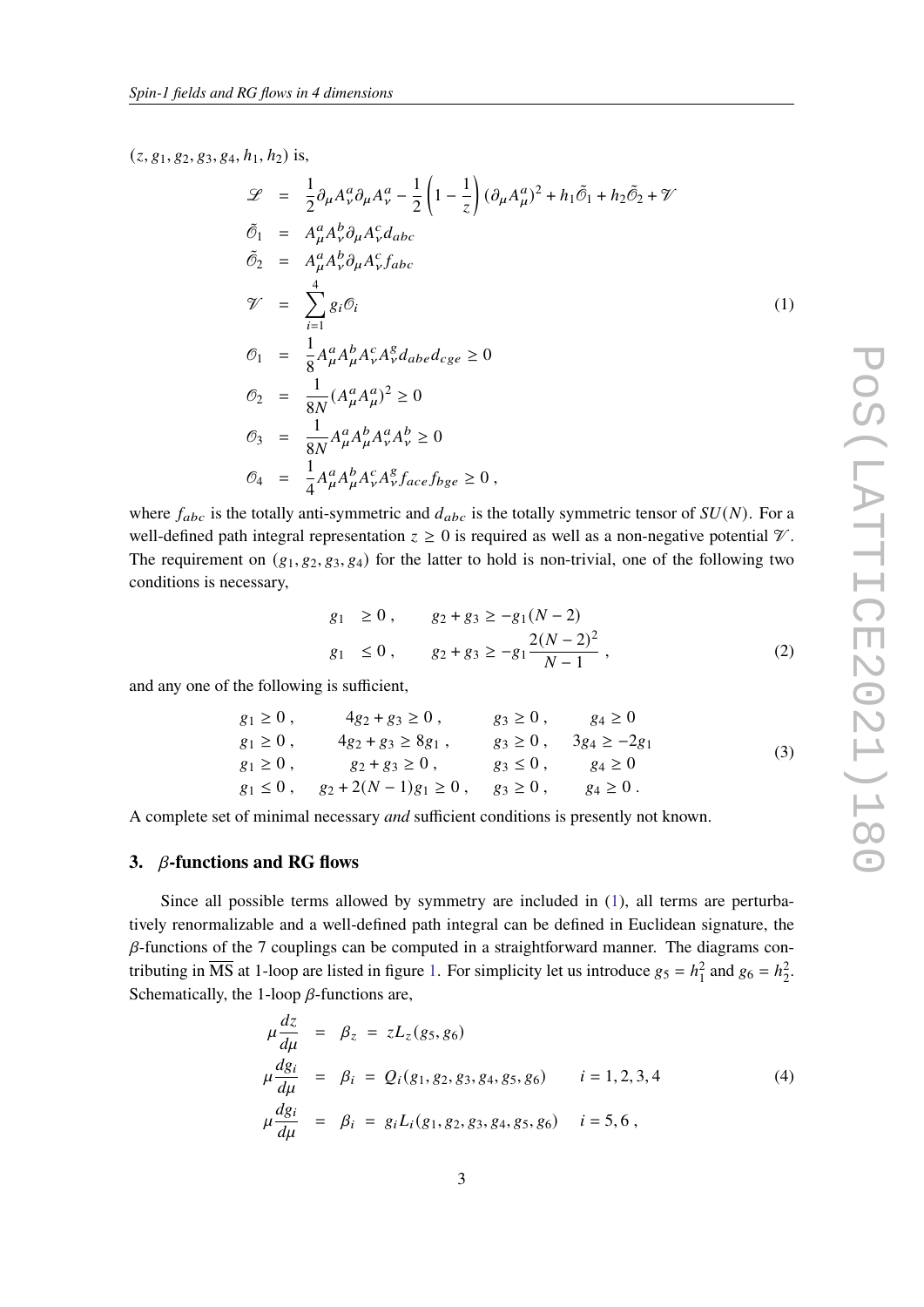<span id="page-3-0"></span>

**Figure 1:** Diagrams contributing at 1-loop order in dimensional regularization. Rows from top to bottom: propagator, renormalization of z; 3-vertex, renormalization of  $(h_1, h_2)$ ; 4-vertex, renormalization of  $(g_1, g_2, g_3, g_4).$ 

where  $Q_{1,2,3,4}$  are quadratic monomials in the couplings with coefficients which are themselves polynomial in z and  $L_{z,5,6}$  are linear in the couplings and also polynomial in z. All expressions depend on N as well. Clearly,  $z, g_5, g_6$  renormalize multiplicatively. The precise form of the  $\beta$ -functions can be found in [\[3\]](#page-6-2), which were computed with the extensive help of FORM [\[7–](#page-6-3)[9\]](#page-6-4).

There is a line of Gaussian fixed points in the space of couplings given by an arbitrary  $\zeta$  and  $g_i = 0$  for all  $i = 1, \ldots, 6$ . Clearly,  $\beta_z = \beta_i = 0$  everywhere on this line. We will be looking for RG flows which in the UV end up on this line asymptotically. Such an RG trajectory will define a non-trivial perturbative quantum field theory. Both  $g_5$  and  $g_6$  can not be identically zero, but for the sake of simplicity let's assume  $g_5 = 0$ . The situation with  $g_5 \neq 0$  is spelled out in detail in [\[3\]](#page-6-2). Now we are dealing with 6 couplings ( $z$ ,  $g_1$ ,  $g_2$ ,  $g_3$ ,  $g_4$ ,  $g_6$ ) and look for RG flows which for  $\mu \to \infty$ behave as,

<span id="page-3-1"></span>
$$
g_i(\mu) \sim 16\pi^2 \frac{C_i}{\log \frac{\mu}{\Lambda}}, \qquad i = 1, \dots, 4, 6
$$
  

$$
z(\mu) \sim const , \qquad (5)
$$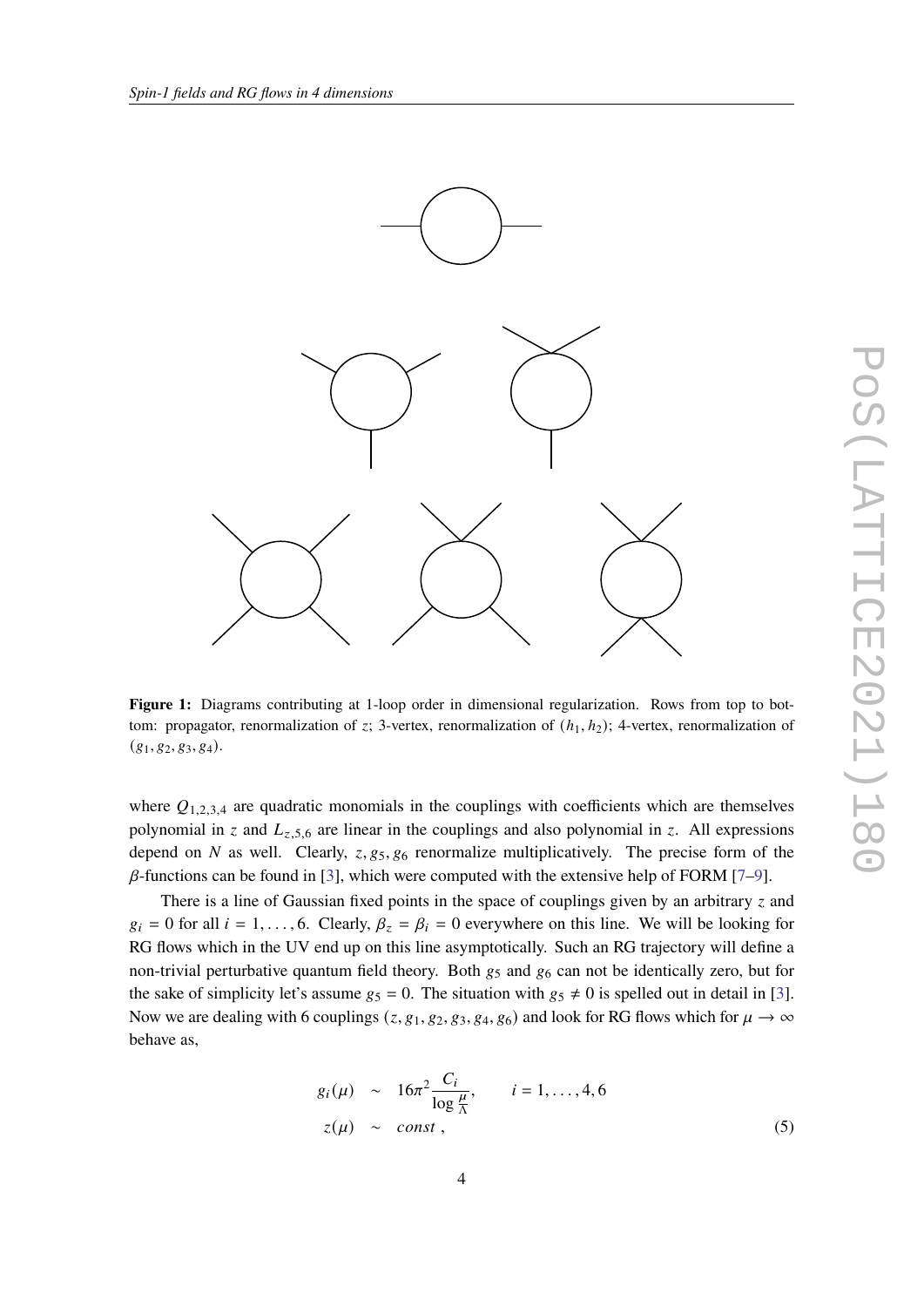with some scale  $\Lambda$  and constants  $C_i$  which are subject to the non-trivial positivity constraint mentioned in section [2.](#page-1-0) Assuming an asymptotically free RG flow as in [\(5\)](#page-3-1), clearly the ratios  $r_i = g_i/g_6$  for  $i = 1, ..., 4$  are constant towards the UV,  $r_i \rightarrow C_i/C_6$ . Hence our goal is to find UV fixed points in the space  $(z, r_1, r_2, r_3, r_4)$  and asymptotically free  $g_6$ , which is a straightforward exercise once the  $\beta$ -functions are known explicitly. The results will be solutions of complicated polynomial equations for every  $N$  and are given in table [1.](#page-5-0)

It is clear from table [1](#page-5-0) that for any  $N$  there is a finite number of asymptotically free RG flows. Once an RG flow is identified it may be characterized by the stability or instability of  $\mathcal V$  and also by its stability in the RG sense.

The point  $z = 0$  is always a fixed point and the only fixed point for  $N > 5$ . The  $N \le 5$  cases are qualitatively different from  $N > 5$  also in the sense that in the latter case there is a unique fixed point in the  $z = 0$  plane which is stable in the RG sense. Furthermore, all fixed points for  $N > 5$ correspond to a stable potential  $\mathcal V$ . Fixed points which correspond to a stable  $\mathcal V$  lead to perfectly well-defined perturbative quantum field theories of spin-1 fields, which are not gauge theories. Those which are stable in the RG sense as well are insensitive to small deformations, as usual. The  $z = 0$  fixed points can be interpreted as having a constraint  $\partial_{\mu} A_{\mu}^{a} = 0$  because of the appearance of the coupling  $1/z$  in [\(1\)](#page-2-1). As a result the original 4 degrees of freedom are reduced to 3. Note that the  $\partial_{\mu}A_{\mu}^{a}=0$  constraint has nothing to do with gauge fixing since gauge invariance is not present to begin with. The constraint arose dynamically from the nature of the particular UV fixed points.

It should be noted that we have been working in Euclidean signature and Wick rotation back to a unitary theory in Minkowski space time is not possible. This is because, as is well-known, gauge invariance is required to kill off the negative norm states which is of course not present on any of the RG flows considered here. In order to study how gauge symmetry emerges in a perturbative treatment such as ours, one must include ghost fields; for more details see [\[3\]](#page-6-2).

Another aspect of table [1](#page-5-0) is the smoothness of the large- $N$  limit. Similarly to the situation in gauge theory the  $N \to \infty$  limit is performed at constant  $Ng_i$ . The fixed point ratios  $r_i = C_i/C_6$  have well-defined large-N limits of course and so does  $NC_i$ . Qualitatively all  $N > 5$  cases are similar, the strict  $N \to \infty$  limit only makes some of the ratios between different fixed points degenerate. The 4 fixed points only differ in  $r_2$  and  $r_3$  in this limit and one of them is stable in the RG sense.

#### <span id="page-4-0"></span>**4. Conclusion and outlook**

In this work a seemingly simple QFT question was posed: what is the most general QFT describing a set of spin-1 fields with global  $SU(N)$  invariance. The RG phase space was mapped out in the 1-loop approximation and a finite number of asymptotically free RG flows were found for any N. More precisely, only classically scale invariant couplings were considered, i.e. dimensionless couplings. Note that in this case scale invariance does not imply conformal invariance [\[4–](#page-6-5)[6\]](#page-6-6). If dimensionful couplings are allowed, but global  $SU(N)$  invariance is still imposed, a mass term can be added to the Lagrangian,

$$
\mathcal{L}_m = \frac{m^2}{2} A^a_\mu A^a_\mu \,. \tag{6}
$$

The perturbative expansion of the corresponding anomalous dimension is beyond the scope of the present work but would be interesting to work out in the future.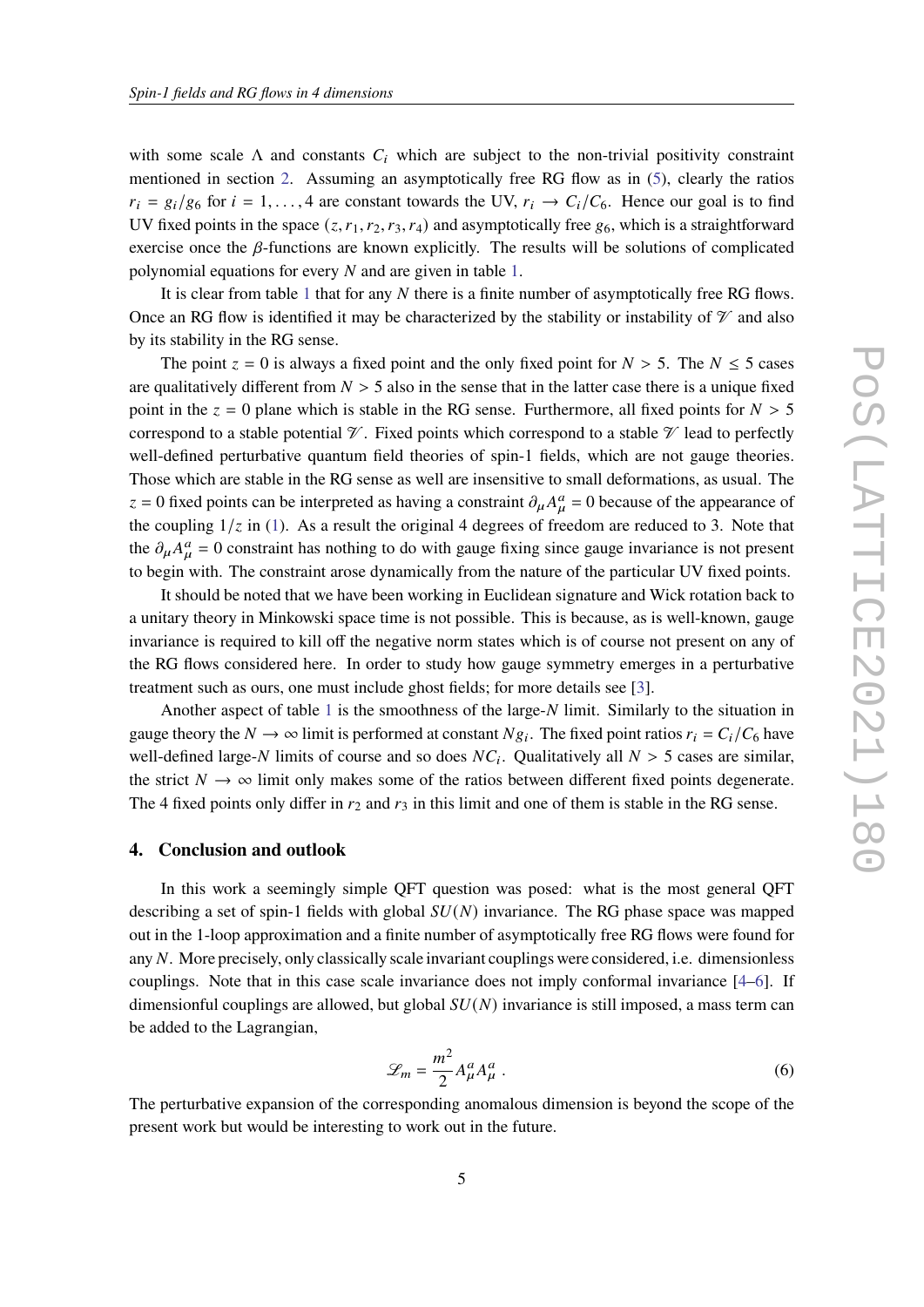<span id="page-5-0"></span>

| $\boldsymbol{N}$ | Z                | $r_1$       | r <sub>2</sub> | r <sub>3</sub> | $r_4$    | $NC_6$   | $\mathcal V$ |
|------------------|------------------|-------------|----------------|----------------|----------|----------|--------------|
| 3                | $\overline{0}$   | 0.054652    | 0.122003       | 0.485317       | 0.970537 | 0.138656 | stable       |
| $\mathfrak{Z}$   | $\boldsymbol{0}$ | 0.064145    | 0.133021       | 0.665179       | 0.964086 | 0.137153 | stable       |
| 3                | $\boldsymbol{0}$ | $-0.647582$ | $-0.580231$    | 1.889786       | 1.204615 | 0.138656 | unstable     |
| $\mathfrak{Z}$   | $\boldsymbol{0}$ | $-0.562664$ | $-0.493787$    | 1.918797       | 1.173022 | 0.137153 | unstable     |
| $\mathfrak{Z}$   | 25/3             | 0.000334    | 0.079592       | $-0.251950$    | 1.020083 | 0.148484 | unstable     |
| $\mathfrak{Z}$   | 25/3             | 0.010673    | 0.074642       | $-0.144563$    | 1.004360 | 0.145542 | unstable     |
| 3                | 25/3             | $-0.108161$ | $-0.028903$    | $-0.034960$    | 1.056248 | 0.148484 | unstable     |
| 3                | 25/3             | $-0.080316$ | $-0.016348$    | 0.037417       | 1.034690 | 0.145542 | unstable     |
| $\overline{4}$   | $\boldsymbol{0}$ | 0.044841    | 0.106784       | 0.351786       | 0.979028 | 0.140948 | stable       |
| 4                | $\overline{0}$   | 0.074162    | 0.083060       | 1.368389       | 0.960858 | 0.136196 | stable       |
| 4                | 25/3             | 0.004413    | 0.111209       | $-0.323177$    | 1.013219 | 0.146900 | unstable     |
| 4                | 25/3             | 0.016297    | 0.243636       | $-0.344606$    | 0.995511 | 0.145494 | unstable     |
| $\overline{4}$   | 25/3             | 0.017435    | 0.119096       | $-0.223217$    | 0.997309 | 0.144605 | unstable     |
| $\overline{4}$   | 25/3             | 0.017931    | 0.235838       | $-0.327356$    | 0.993784 | 0.145177 | unstable     |
| 5                | $\theta$         | 0.042754    | 0.103223       | 0.327436       | 0.981138 | 0.141567 | stable       |
| 5                | $\boldsymbol{0}$ | 0.054311    | 1.073479       | 0.536511       | 0.957994 | 0.142046 | stable       |
| 5                | $\boldsymbol{0}$ | 0.067257    | $-0.066910$    | 1.896637       | 0.967324 | 0.136857 | stable       |
| 5                | $\boldsymbol{0}$ | 0.069027    | 0.516675       | 1.600829       | 0.956705 | 0.138188 | stable       |
| 5                | 25/3             | 0.012566    | 0.149475       | $-0.375377$    | 1.003344 | 0.145326 | unstable     |
| 5                | 25/3             | 0.021321    | 0.180212       | $-0.347564$    | 0.993910 | 0.144298 | unstable     |
| 6                | $\bf{0}$         | 0.041817    | 0.101590       | 0.316866       | 0.982127 | 0.141864 | stable       |
| 6                | $\boldsymbol{0}$ | 0.048648    | 1.137578       | 0.428569       | 0.966346 | 0.142530 | stable       |
| 6                | $\boldsymbol{0}$ | 0.059916    | $-0.214070$    | 2.277709       | 0.972682 | 0.137748 | stable       |
| 6                | $\boldsymbol{0}$ | 0.062649    | 0.434621       | 2.043391       | 0.963808 | 0.138624 | stable       |
| 7                | $\bf{0}$         | 0.041301    | 0.100682       | 0.311136       | 0.982683 | 0.142032 | stable       |
| 7                | $\overline{0}$   | 0.045944    | 1.161333       | 0.383774       | 0.971232 | 0.142626 | stable       |
| 7                | $\theta$         | 0.054742    | $-0.321825$    | 2.541816       | 0.976034 | 0.138570 | stable       |
| $\tau$           | $\boldsymbol{0}$ | 0.057376    | 0.412019       | 2.341096       | 0.968497 | 0.139238 | stable       |
| 10               | $\bf{0}$         | 0.040625    | 0.099483       | 0.303720       | 0.983425 | 0.142259 | stable       |
| 10               | $\overline{0}$   | 0.042691    | 1.184351       | 0.334451       | 0.977917 | 0.142606 | stable       |
| 10               | $\boldsymbol{0}$ | 0.047136    | $-0.495636$    | 2.966144       | 0.980468 | 0.140207 | stable       |
| 10               | $\boldsymbol{0}$ | 0.048800    | 0.401667       | 2.839408       | 0.975942 | 0.140564 | stable       |
| 50               | $\bf{0}$         | 0.040047    | 0.098451       | 0.297474       | 0.984071 | 0.142458 | stable       |
| 50               | 0                | 0.040124    | 1.198242       | 0.298567       | 0.983855 | 0.142474 | stable       |
| 50               | $\boldsymbol{0}$ | 0.040300    | $-0.680516$    | 3.425269       | 0.983967 | 0.142360 | stable       |
| 50               | $\boldsymbol{0}$ | 0.040376    | 0.410710       | 3.418741       | 0.983752 | 0.142375 | stable       |
| <b>100</b>       | $\bf{0}$         | 0.040030    | 0.098420       | 0.297287       | 0.984091 | 0.142464 | stable       |
| 100              | $\boldsymbol{0}$ | 0.040049    | 1.198589       | 0.297559       | 0.984037 | 0.142468 | stable       |
| 100              | $\overline{0}$   | 0.040093    | $-0.686738$    | 3.440904       | 0.984065 | 0.142439 | stable       |
| 100              | $\boldsymbol{0}$ | 0.040112    | 0.411281       | 3.439259       | 0.984011 | 0.142443 | stable       |
| $\infty$         | $\bf{0}$         | 0.040024    | 0.098409       | 0.297224       | 0.984097 | 0.142466 | stable       |
| $\infty$         | $\boldsymbol{0}$ | 0.040024    | 1.198704       | 0.297224       | 0.984097 | 0.142466 | stable       |
| $\infty$         | $\boldsymbol{0}$ | 0.040024    | $-0.688818$    | 3.446135       | 0.984097 | 0.142466 | stable       |
| $\infty$         | $\boldsymbol{0}$ | 0.040024    | 0.411476       | 3.446135       | 0.984097 | 0.142466 | stable       |

**Table 1:** Non-trivial fixed points with  $g_5 = 0$  for the ratios  $r_i = g_i/g_6 = C_i/C_6$ , and the coefficient  $C_6$ ; see [\(5\)](#page-3-1). The last column indicate whether the potential  $\mathcal V$  is stable or not. For  $N > 5$  there is a unique fixed point for which  $\mathcal{V} \ge 0$  and is stable in the RG-sense in the  $z = 0$  plane, these are shown in bold.